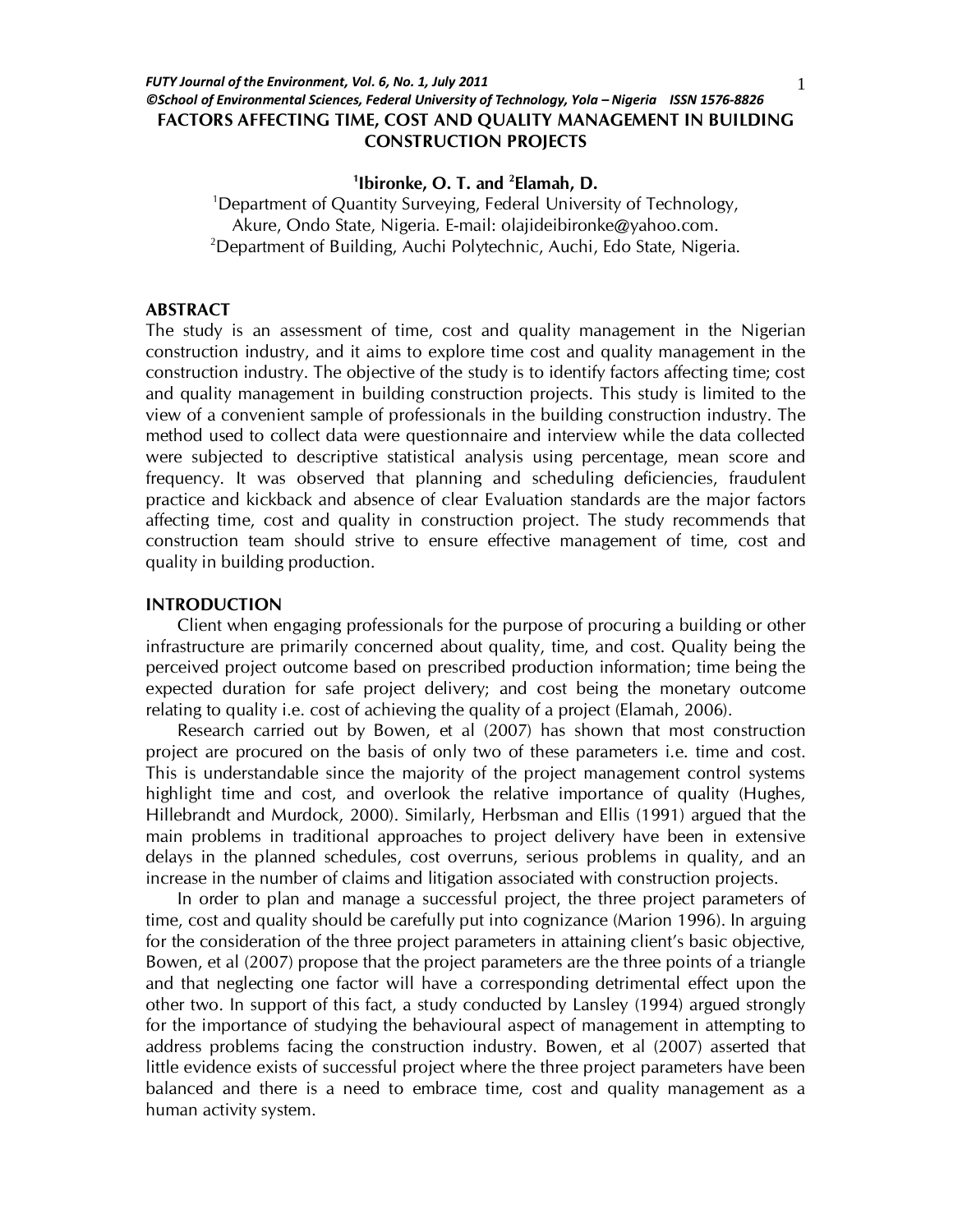Bamisile (2004) opined that Nigerian public at large, believe that most building projects fails to offer value for money, construction projects are said to cost too much, take too long to complete and too prone to failure, therefore, this research seeks to explore the management of three project parameter, (time, cost and quality) in the Nigerian construction industry.

Ibironke (2007) asserted that problems experienced in the course of managing the three parameters, manifest primarily at two points in the total building process: At the interface between the client and designer and the interfaces between the designer and the contractor. Ibironke (2007) further concludes that major problems of project failing to meet with the client requirement of Time, Cost and Quality (TCQ) include the followings.

- i. Client and designer may misunderstand or not agree on the detail of the brief with regards to the buildings purpose performance or appearance.
- ii. The designer and contractor may through misunderstanding or ignorance, misinterpret the objectives regarding time, cost and quality specified in the relevant contract document.
- iii. Designer sometime may design a building that cannot be built to the required levels of quality, constructed within time and cost.

The concept of managing construction according to Bowen et al, (2007) is deeply in the traditional building procurement system. Ireland (1983) argues that time cost and quality are the principal feasible objectives of the client in any construction project. Although it is claimed that time, cost and quality are incorporated in the management of construction project. Therefore, the question that is proposed to give focus to this paper goes like: What are the factors affecting time cost and quality management in building construction project in Nigeria? To this end, the objective of this paper is to identify factors affecting time, cost and quality management in building construction project in Nigeria.

Several authors have identified factors affecting time and costs, such authors include Chan and Kumaraswamy (1996); Bromilow, Hinds and Morty (1988); Hughes, Hillebrandt and Murdock (2000); Walker and Shen (2002); and Ogunsemi (2002). From those studies, it is clear that, for the client to have value for his project, it is important to critically look at the three basic project parameters of time, cost and quality. Although efforts have been made by some authors in this regard there is the need to carry out an assessment of time, cost and quality management on building projects in the Nigerian construction industry; hence the need for this paper.

#### **FACTORS AFFECTING TIME (DURATION) IN CONSTRUCTION PROJECT**

Henry, Jackson and Bengt, (2007) asserted that various factors have been identified by different researchers from the time aspect in different construction industries. Lack of materials, incomplete drawing, incompetent supervisors, lack of tool and equipment, absenteeism, poor communication, poor site layout, inspection delay and rework were found to be the most significant problems affecting project duration (time).

Olomolaiye, Jayawardane and Harns (1988) have identified five most significant factors affecting time management in the Nigerian construction industry. They are lack of materials, rework, equipment, supervision delays, absenteeism and interface. Lack of material, weather, and physical site conditions, lack of proper tool and equipment, design, drawing and change orders inspection delay, absenteeism, safety, improper plan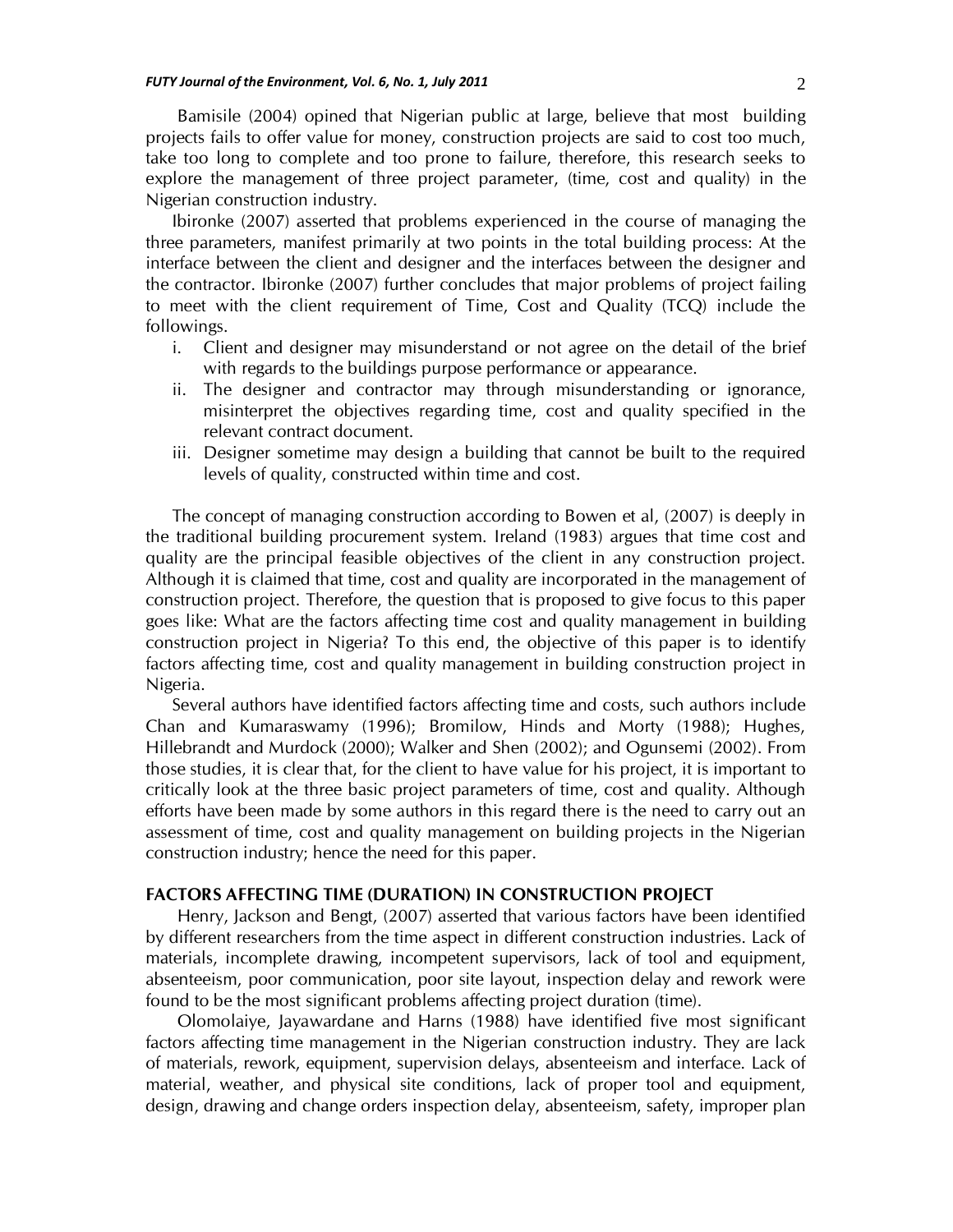of work, repetitive work, changing crew size and labour turnover were found to be the most critical factors in Iran (Henry et al 2007). Elinwa and Joshua (2001) also identified mode of financing and payment for completed works, improper planning, and underestimation of time/duration for projects as major factors responsible for timeoverrun in Nigerian construction industry.

#### **FACTORS AFFECTING COST IN CONSTRUCTION PROJECT**

The ability to accurately predict the client's financial commitment to a project, which also forms the basis of the contractor's eventual revenue, has many advantageous implications. As a pre-warning indicator, alternative courses of actions can be examined and provision can be made for the preferred option (Ibironke, 2003). The client according to Ibironke (2003) has the capital and related interests to consider often with no prospect of a financial return until full completion of the project. For large project, consisting of independent units and for situations where a number of projects are concurrently running, an indication of an overall cost that can be committed is crucial.

In 1968 the Division of Building Research Organization in Melbourne identified the notable variation within project cost and duration (Bromilow, Hinds and Morty, 1988). Bromilow et al (1988) confirmed that the relationship between project cost and duration indicated a high level of instability. The factors identified by contractors affecting cost and time in a survey carried out by Mansfield et al (1994) include the following: price fluctuation, inaccurate estimates, delay (time overrun), additional work, fraudulent practice and kick backs, shortening of contract period, construction method, poor contract management, subcontractors and nominated suppliers, mistake during construction and non-adherence to contract condition.

#### **FACTORS AFFECTING QUALITY IN CONSTRUCTION PROJECTS**

The first step in quality as defined by Bamisile (2004) is the definition of customer's needs and expectations which must be translated into clearly defined and measurable requirements for building construction projects. The briefing stage demands active cooperation of the client, the United Kingdom Building of National Economic Development Office (NEDO) (1987) stressed the importance of the client's involvement in all phases of a building project and provides a checklist as a frame work for development of the initial brief. Equally important to client in achieving best valve in building construction is the procurement and tendering process. The comprehensiveness of tender documents, the time allowed for preparing a tender and the selection of tenders are some of the key issues that required changes and new ideas.

Elamah (2006) further stressed that designer have not matched the advancement and changes in the roles of the client with the same improvement in their own performance. The object of design and the preparation of production information are to express client requirements clearly and in measurable terms. Therefore, because of the greater number of people involved in both the preparation and use of production information, there is an increased risk of misunderstanding and oversight. The quality and co-ordination of the production information and inadequacies in production information have been identified by NEDO (1985) committee report as some of the factors affecting quality.

Production information is the medium through which clients quality requirement are communicated to contractors so that the client may obtain satisfaction from their buildings (Bamisile, 2004). Production information must be right and presented in such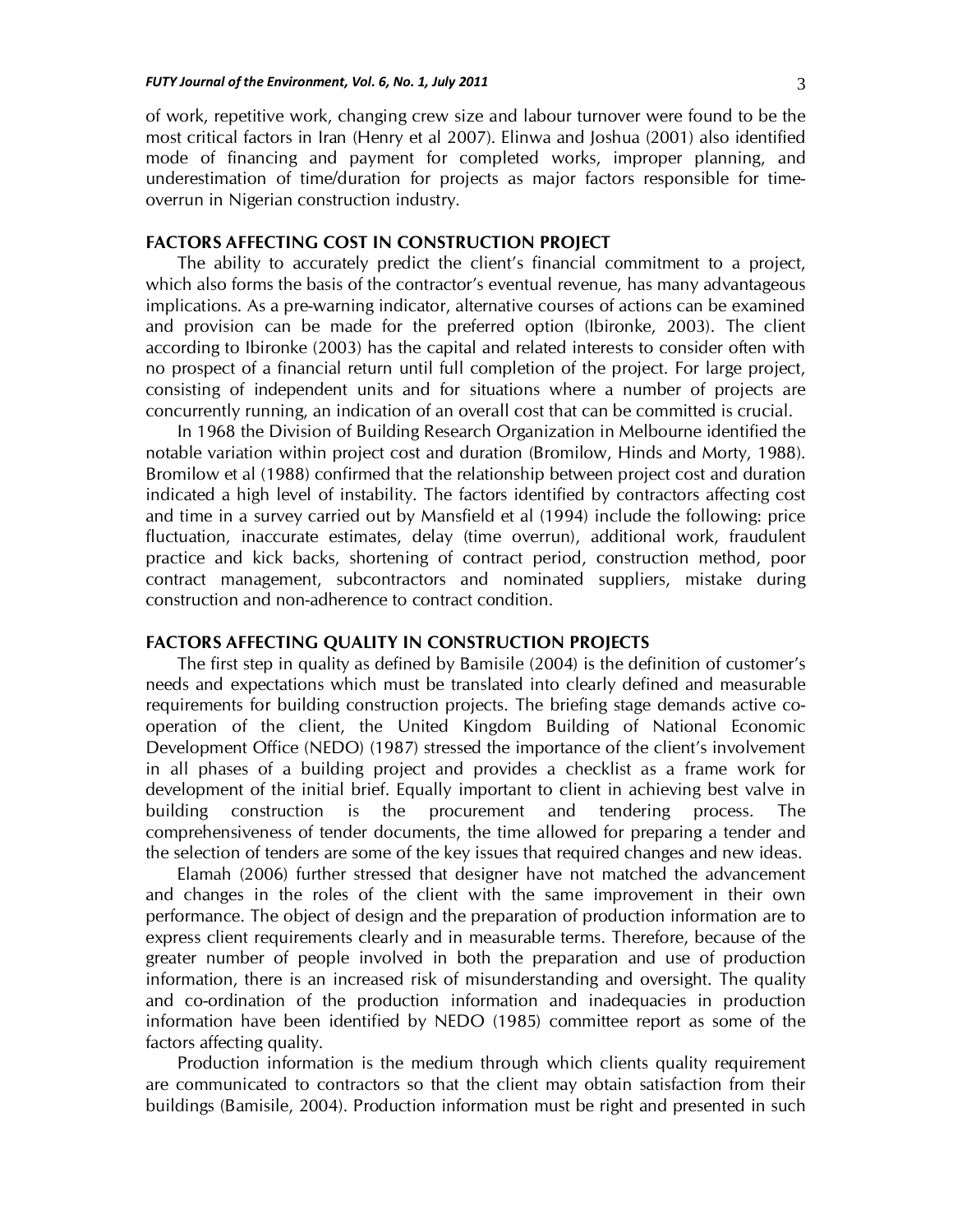a way that compliance can be checked. Pateman (1986) asserted that quality must be measurable otherwise the constructor cannot know whether or not he has got it, therefore quality must be defined in measurable form as obtained or specified in the production information. Similarly, Bamisile (2004) drew attention to the fact that good design embraces such things as getting a proper brief, ensuring the design matches the client requirement, prescribing the best material for the job and making sure that what is inked in the drawing can be built on the site.

Another perspective which the factors affecting quality in construction can be looked at is the construction stage. In majority of cases the complete construction implication are not shown at the tender stage due to the scanty level of information issued as tender document. Also the time allowed for tendering process is often very short. Bamisile (2004) observes that subcontractors usually have even shorter space of time to consider these implications when they submit their bid. He further stressed that ambiguous items in the tender documents are often not clarified by both the contractors and their subcontractor which often results in contractors not allowing sufficient money in the tender to cover the perceived quality requirement and the necessary overhead required to carryout the project.

Bamisile (2004) argued that only the contractor has the responsibly and power to achieve specified standard. Experience suggests that the contractor's inspection and control arrangement are rarely sufficient for any contract. Casual inspection methods are not likely to be effective and could leave large section of defective work until when it becomes unreasonable to remove them. The various steps that should be followed in order to achieve specified quality standard at first attempt are often not adhere to by the project team (Elamah, 2006). Such steps are construction methodology, construction programmes, site layout, plant and equipment analysis etc.

# **METHODOLOGY**

Relevant and necessary data were collected through questionnaires and scheduled interviews so as to achieve the objective which is to identify factors affecting time, cost and quality management in building construction projects. The questionnaire was administered to Architect, Builders, Quantity Surveyors, Contractors, Engineers and client in Edo state of Nigeria. All the professional respondents (i.e. Architects, Builders, Quantity Surveyors and Engineers) were qualified professionals who on many occasions have been involved in one project or another. 150 questionnaires were distributed and 122 representing 81% were received back while 100 were filled correctly, this represents 66.7% of the total distributed and 82% of total received, hence 100 questionnaires were analyzed. The data such obtained were subjected to descriptive statistical analysis by the use of percentage, mean score and frequency.

#### **DATA ANALYSIS**

Table 1 is the breakdown of the categories of the respondents. The results indicate that Architects form the highest number (20%) among the respondents while Client forms the lowest number (15%).

Table 2 displayed the years of working experience of the respondents. The mean years of working experience of respondent is approximately 11, which depicts that they are competent enough to supply reliable and up to date data needed for the study.

Table 3 shows the number of projects the respondents have handled or have been involved in. The mean project involved or handled by respondent is 10, which signifies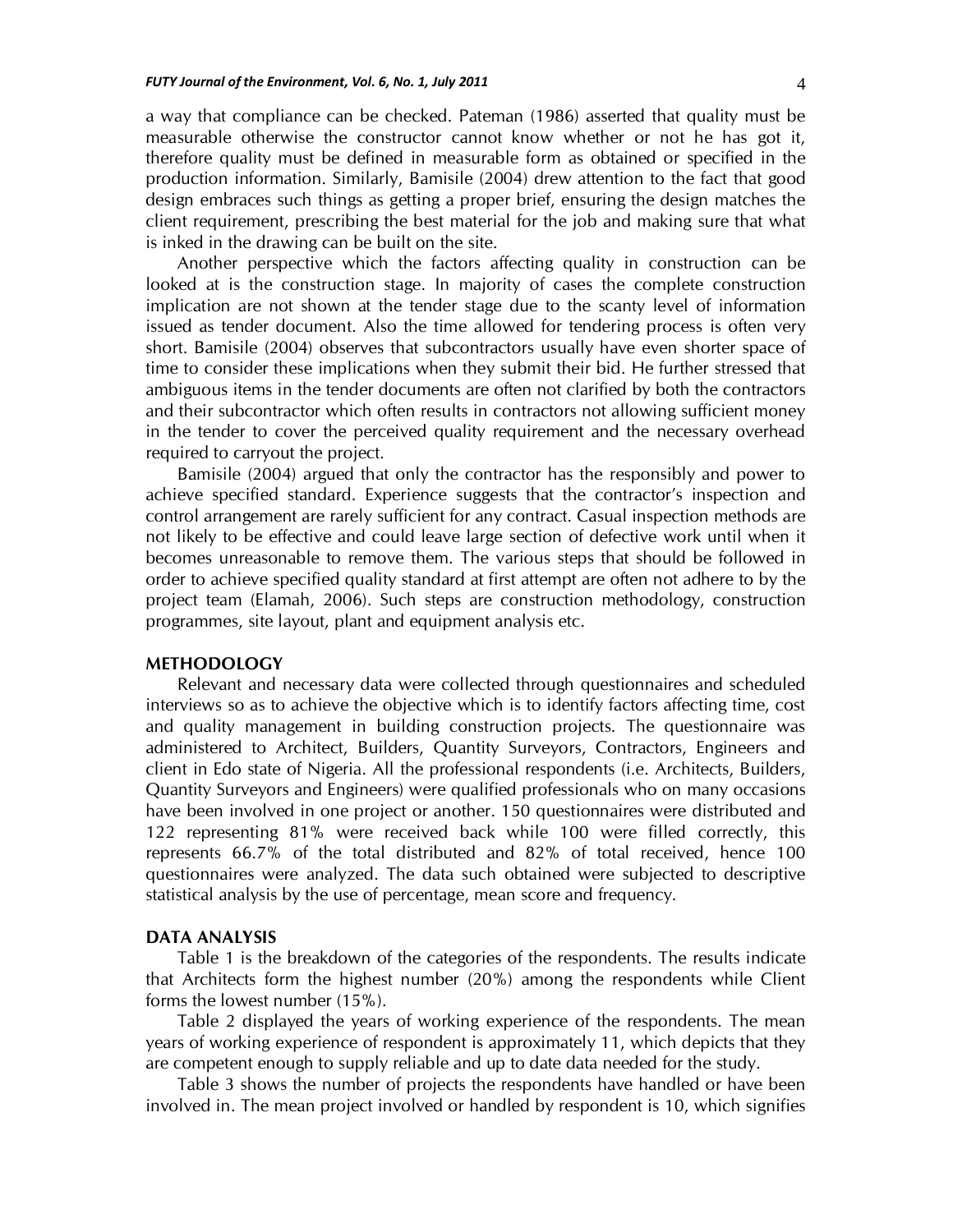that they are experienced enough to provide reliable and up to date information required for the purpose of the study.

Table 4 is the analysis of the responses of the professionals as regards factors affecting time. The highlights indicates that planning and scheduling deficiencies is a major factor affecting time and this had a mean score of 4.19, followed by labour shortage, change in design, slow decision making, delay in work approval and others.

Table 5 is the analysis of the responses of the professionals as it regards factors affecting cost. The results shows that fraudulent practice and kickbacks with a mean score of 3.78 is a major factor affecting cost management followed by poor contract management, other factors includes mistakes and discrepancies in contract documents, deficiencies in cost estimates.

Table 6 is the analysis of the responses of the professionals as it concerns factors affecting quality. The results indicates that Absence of clear uniform evaluations standard was rated high with a mean score of 3.86, while unexpected geological condition. Weather, confined site etc. were rated least compared to other factors.

| $\ldots$  |              |
|-----------|--------------|
| frequency | percentage % |
| 20        | 20%          |
| 18        | 18%          |
| 18        | 18%          |
| 15        | 15%          |
| 14        | 14%          |
| 15        | 15%          |
| 100       | 100%         |
|           |              |

**Table 1: Respondent professional/personality**

## **Table 2: Respondents years of working experience**

| Year               | Frequency |  |
|--------------------|-----------|--|
| $1 - 5$            | 30        |  |
| $6 - 10$           | 25        |  |
| $11 - 15$          | 19        |  |
| $16 - 20$          | 15        |  |
| Above 20           | 11        |  |
| <b>Total</b>       | 100       |  |
| Mean $(M) = 10.53$ |           |  |

#### **Table 3: Respondent number of project handled or involved.**

| Year               | Frequency |  |  |
|--------------------|-----------|--|--|
| $1 - 5$            | 30        |  |  |
| $6 - 10$           | 28        |  |  |
| $11 - 15$          | 18        |  |  |
| $16 - 20$          | 12        |  |  |
| Above 20           | 12        |  |  |
| <b>Total</b>       | 100       |  |  |
| Mean $(M) = 10.40$ |           |  |  |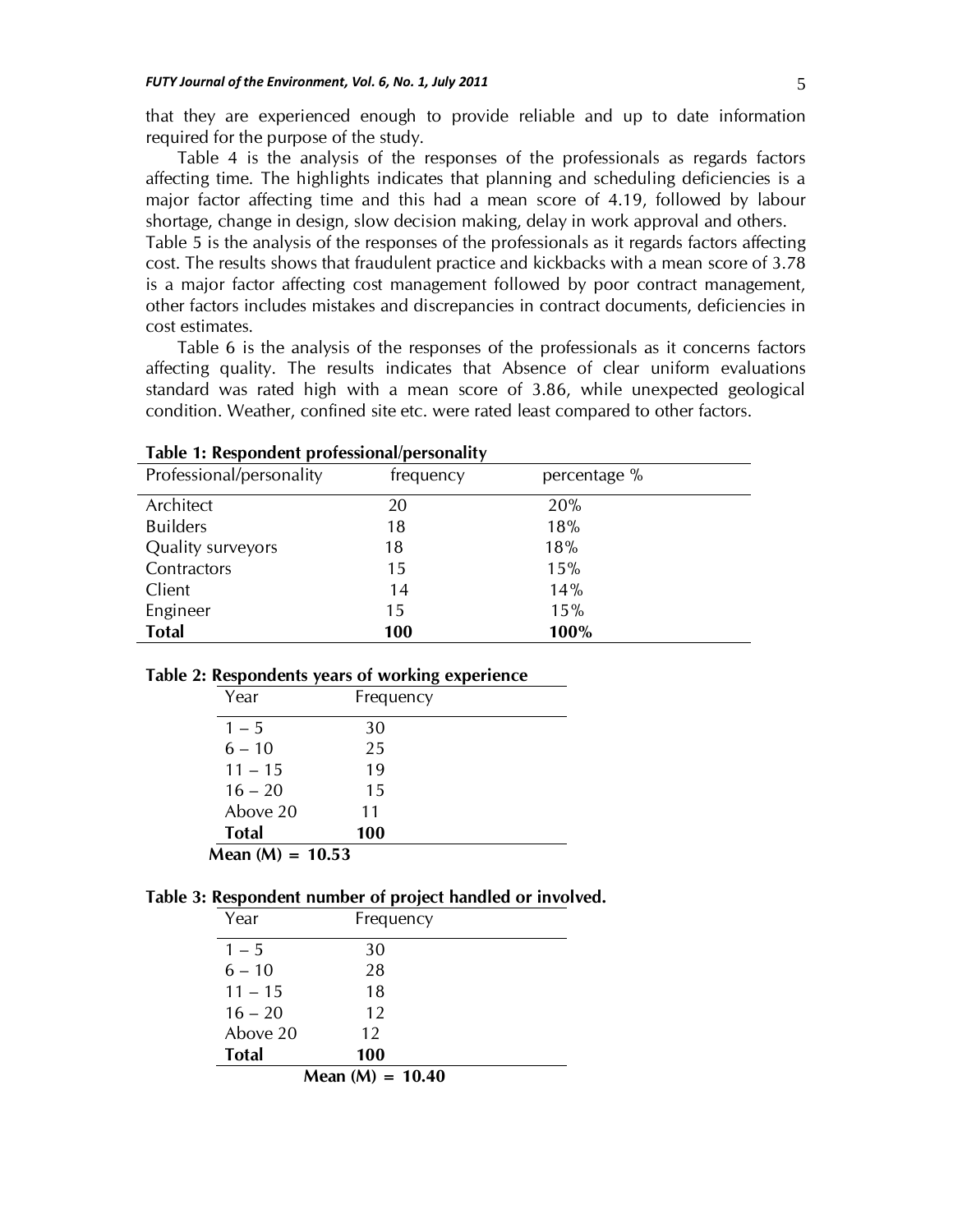| rabic +. ractors arrecting three        |                              |     |     |    |          |      |         |
|-----------------------------------------|------------------------------|-----|-----|----|----------|------|---------|
| Factor                                  | 5                            | 4   |     | 2  |          | M/S  | Ranking |
| Planning and scheduling deficiencies    | 280                          | 76  | 39  | 24 | $\Omega$ | 4.19 |         |
| Labour shortage                         | 120                          | 132 | 57  | 32 | 2        | 3.43 | 2       |
| Design change                           | 210                          | 52  | 63  | 10 | 6        | 3.41 | 3       |
| Slow decision making                    | 55                           | 156 | 57  | 46 | 8        | 3.22 | 4       |
| Delay in work approval                  | 100                          | 80  | 135 | 4  | 0        | 3.19 | 5       |
| Waiting for information                 | 25                           | 152 | 105 | 18 | 13       | 3.13 | 6       |
| Delay in inspection and testing of work | 110                          | 80  | 183 | 0  | 2        | 2.88 |         |
|                                         | 10                           | 88  | 183 | 0  | 2        | 2.83 | 8       |
| Incomplete drawings                     | 15                           | 104 | 99  | 62 | 0        | 2.80 | 9       |
| Insufficient number of equipment        | 30                           | 68  | 150 | 28 | 2        | 2.78 | 10      |
| Shortage of construction material       | 0                            | 84  | 147 | 36 | 3        | 2.70 | 11      |
| Problem with neigbhours                 | 70                           | 36  | 78  | 26 | 25       | 2.35 | 12      |
| Late delivery                           | 0                            | 28  | 108 | 14 | 35       | 1.83 | 13      |
|                                         | Deficiencies in organization |     |     |    |          |      |         |

# **Table 4: Factors affecting time**

# **Table 5: Factors Affecting Cost**

| S/No. | ັ<br>Factors                              | 5   | 4   | 3   | 2  |    | M/S  | Ranking |
|-------|-------------------------------------------|-----|-----|-----|----|----|------|---------|
|       | Fraudulent practice & kickbacks           | 195 | 116 | 39  | 26 | 2  | 3.78 |         |
| 2.    | Poor contract management                  | 180 | 48  | 99  | 24 | 7  | 3.58 | 2       |
| 3.    | Mistakes and discrepancies in<br>contract | 50  | 180 | 87  | 28 | 0  | 3.53 | 3       |
|       | document                                  |     |     |     |    |    |      |         |
| 4.    | Deficiencies in cost estimates            | 10  | 216 | 87  | 30 | 0  | 3.43 | 4       |
| 5.    | Changes in design                         | 110 | 64  | 81  | 60 | 5  | 3.20 | 5       |
| 6.    | Construction methods                      | 60  | 96  | 132 | 16 | 12 | 3.18 | 6       |
|       | Escalation of materials prices            | 55  | 128 | 87  | 40 | 8  | 3.18 | 6       |
| 8.    | Change in site conditions                 | 50  | 160 | 69  | 14 | 14 | 3.07 | 8       |
| 9.    | Labour and management relation            | 45  | 64  | 165 | 16 | 12 | 3.02 | 9       |
| 10.   | Financing and payment completed work      | 115 | 80  | 39  | 58 | 9  | 3.01 | 10      |
| 11.   | Monthly payment difficulties              | 35  | 84  | 93  | 48 | 5  | 2.65 | 11      |
| 12.   | Weather                                   | 104 | 0   | 96  | 42 | 15 | 2.57 | 12      |
| 13.   | Shortage of material                      | 70  | 40  | 57  | 40 | 31 | 2.38 | 13      |

# **Table 6: Factors affecting quality**

| S/No. | Factor                                          | 5   | 4   | 3   | 2  |    | M/S  | Ranking |
|-------|-------------------------------------------------|-----|-----|-----|----|----|------|---------|
| 1.    | uniform<br>evaluation<br>clear<br>οf<br>Absence | 190 | 108 | 15  | 60 | 10 | 3.86 |         |
|       | standard                                        |     |     |     |    |    |      |         |
| 2.    | Inadequate control procedure                    | 125 | 185 | 54  | 14 | 4  | 3.81 | 2       |
| 3.    | Deficiencies in coordination                    | 78  | 80  | 81  | 42 | 0  | 3.55 | 3       |
| 4.    | Material management problem                     | 125 | 72  | 132 | 26 | 0  | 3.55 | 3       |
| 5.    | Mistake during constructions                    | 50  | 64  | 168 | 18 | 0  | 3.36 | 5       |
| 6.    | Ignorance on the part of the designer about     | 120 | 38  | 15  | 50 | 14 | 3.27 | 6       |
|       | client requirement                              |     |     |     |    |    |      |         |
| 7.    | Non adherence to contract condition             | 15  | 168 | 102 | 16 | 17 | 3.12 |         |
| 8.    | Frequent equipment breakdown                    | 104 | 45  | 96  | 42 | 15 | 3.02 | 8       |
| 9.    | Ineffective communication                       | 45  | 100 | 165 | 16 | 12 | 3.02 | 8       |
| 10.   | Incomplete drawings                             | 0   | 84  | 147 | 36 | 18 | 2.85 | 10      |
| 11.   | Shortage of technical personnel                 | 35  | 84  | 168 | 4  | 14 | 2.80 | 11      |
| 12.   | Weather                                         | 70  | 36  | 77  | 25 | 38 | 2.46 | 12      |
| 13.   | Confined site                                   | 70  | 40  | 57  | 40 | 34 | 2.42 | 13      |
| 14.   | Unexpected geological condition                 | 0   | 28  | 108 | 14 | 55 | 1.93 | 14      |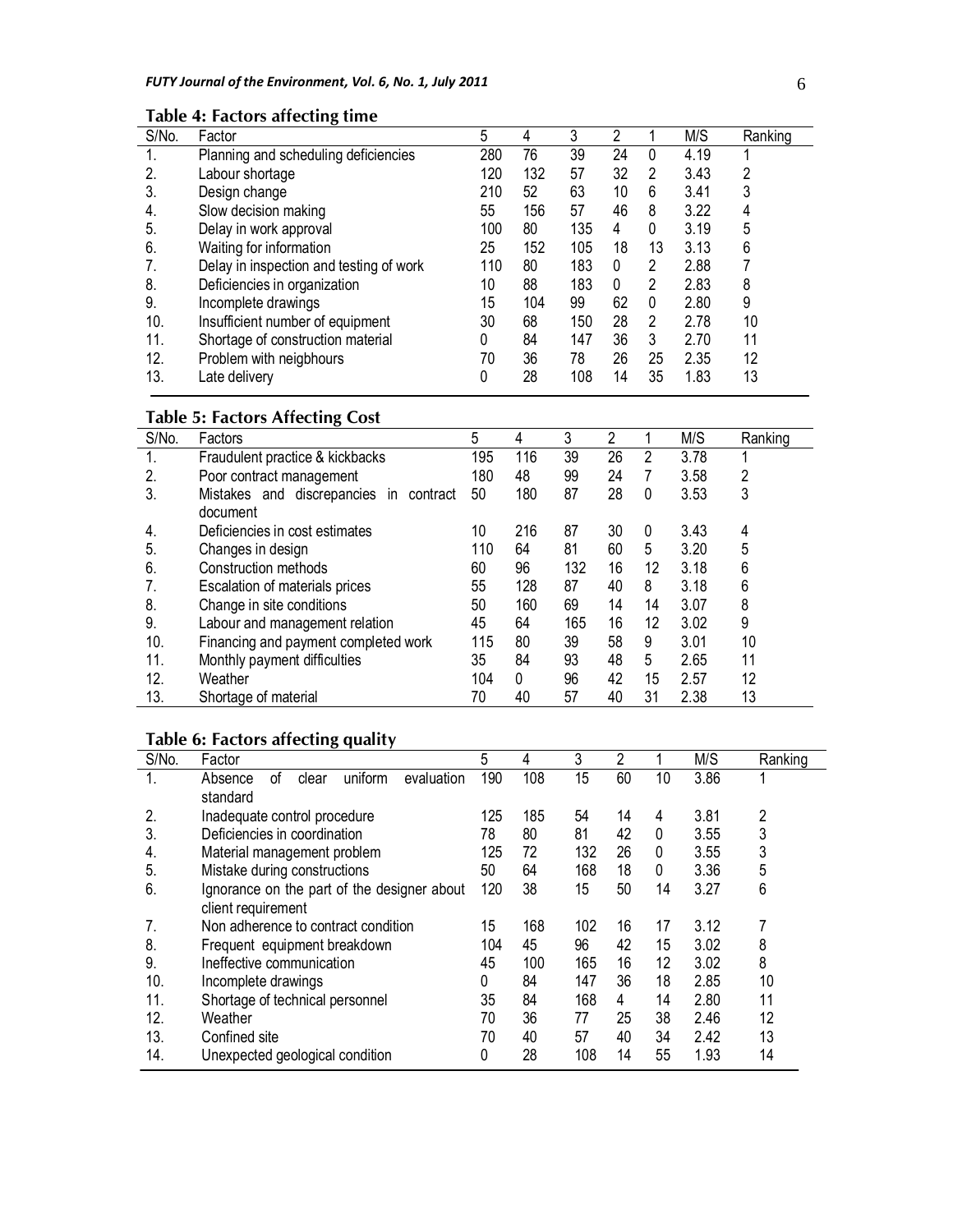### **INFERENCE FROM THE RESULTS**

The result collated from the questionnaire administration revealed that planning and scheduling deficiencies on the part of the construction team is considered a major factor affecting time (duration) by the respondent with a mean score of 4.19. The respondents are of the opinion that ineffective planning and scheduling for construction work much later adversely the construction time. Other factors considered very important include labour shortages which mean that when there is a shortage of the required manpower, work will not proceed according to plan therefore more time required completing the project. Design change is another factor ranking next to labour shortage.

For the factors affecting cost, fraudulent practice and kick backs is a major factor with a weighted mean score of 3.78, fraud is a major problem in the Nigerian economy today and its effect is also felt in the construction industry, with this practice contractors and client representatives either inflate contract figures or work together to defraud the client especially in government contract (from interview conducted). Another factor ranking next to fraudulent practices and kick backs is poor contract management; the research further shows that shortage of material rank least on the factors affecting cost.

In the case of quality, absence of clear uniform evaluation standard is considered as a major factor affecting quality management in construction with a weighted mean score of 3.83. From the interview conducted the respondents asserted that the issue of quality is dependent on the circumstances peculiar to a particular project. The respondent further stress that quality standards are difficult to establish and as such what constitutes quality in building often times is a subjective concept which like a beauty is in the eyes of the beholder, unexpected geological condition was seen as insignificant may be because it rarely occur in most site operations.

#### **CONCLUSION**

Based on the data presented and analyzed on the assessment of time cost and quality management in the Nigeria construction industry. The study concludes that the major factor affecting time cost and quality are planning and scheduled deficiencies, fraudulent practice and kickback, and absence of clear uniform evaluation standards. The study also shows that the impact of non compliance with time, costs quality management procedures is building collapse as evident in the constructions industry today. Other includes high cost of construction, which makes building constructions very high thus leading to project abandonment which constitute nuisance to the built environment and this lead to loose of public confidence in the industry. Conclusively the study further re-affirms the importance of effective management of time cost and quality in the building construction industry.

#### **RECOMMENDATION**

Based on the conclusion drawn above the following recommendations are hereby proposed. Efforts should be made by the construction team to plan all work operation activities regarding any project, starting from the pre-contract stage, through to the post contract stage. Also modalities should be put in place by government and concerned professional bodies to guide against fraud, the relevant authority like SON (Standard Organization of Nigeria) should wake up from slumber and come up with standards for construction component. The National building code should be adopted for use in the building construction in all it ramifications. Consultant and contractors should strive to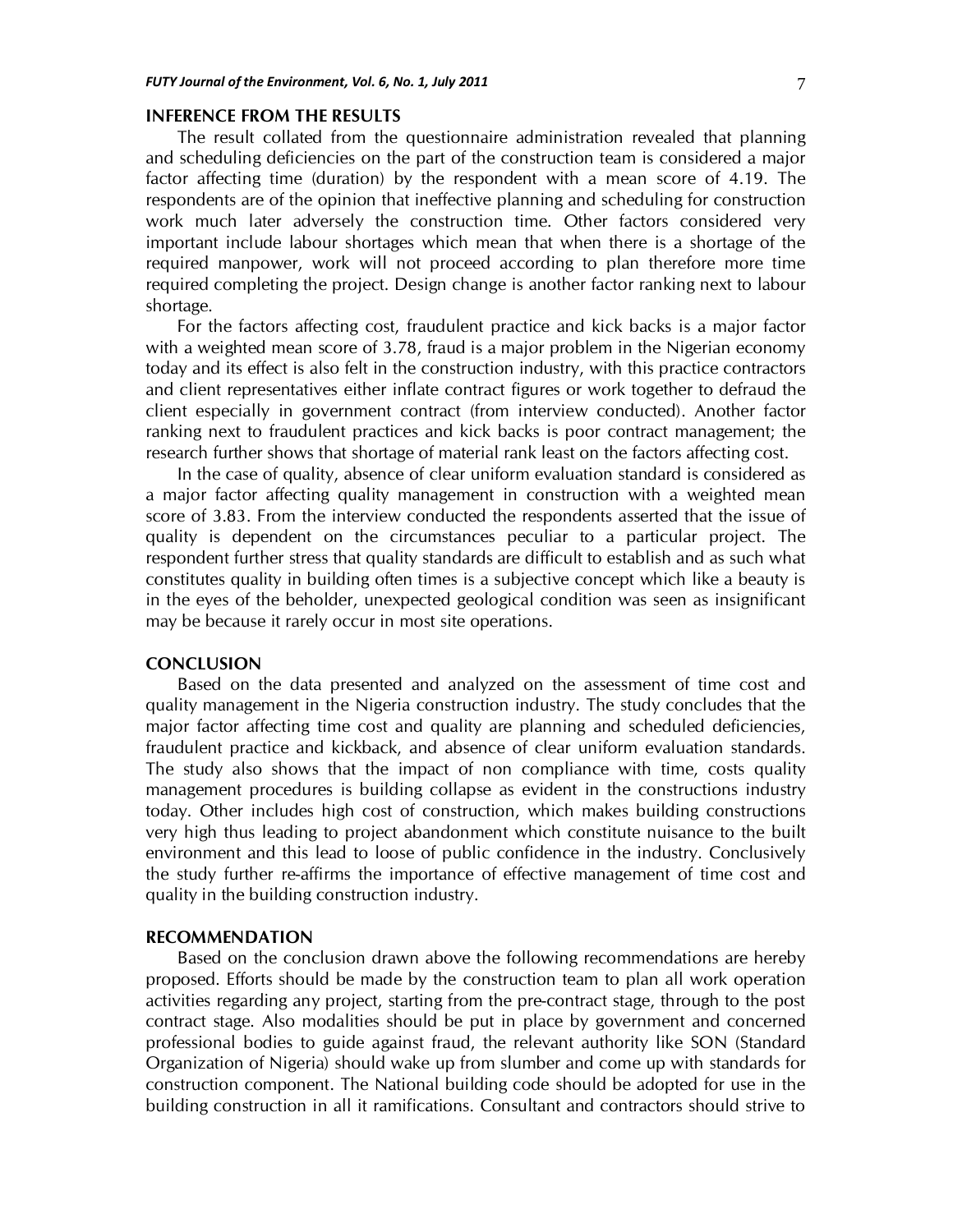ensure effective management of time, cost and quality management in building construction industry.

### **REFERENCES**

- **Bamisile, A. (2004).** *Building Production Management*, Lagos, Nigeria, foresight Press limited.
- **Bowen, P. A., Cattel, K. S., Hall, K. A., Edward, P. J. and Pearl R. G. (2007).** Perception of Time, Cost and Quality Management on Building Projects. *Australian Journal of Construction Economics and Building,* **2**, 48 – 50
- **Bromilow, F. J., Hinds, M. F. and Morty, N. F. (1988).** Time and Cost Performance of Building Contracts 1976-1986, *The Australian Institute of Quantity Surveyors*, Sydney.
- **National Economic Development Office (NEDO) (1985).** *Thinking about building, a successful business customer's guide to using the construction industry*. HMSO, London.
- **National Economic Development Office (NEDO). (1987)**. *Thinking Achieving Quality on Building Sites*. HMSO, London.
- **Chan, D. W. M. and Kumaraswamy, M. M. (1996)**. An Evaluation of Construction Time Performance in the Building Industry, *Building and Environment*, **31** (6), 569-578.
- **Elamah .D. (2006).** *Building Construction Quality Management System: A Means for Achieving Value*. Unpublished P. D. Research, Auchi, Polytechnic Auchi Edo State, Nigeria.
- **Elinwa, A. U. and Joshua, M. (2001).** Time-Overrun Factors in Nigerian Construction Industry, *Journal of Construction Engineering and Management*, **127** (5), 419-425.
- **Henry, M. A., Jackson, A. M. and Bengt, H. (2007).** Factors Affecting the Productivity of Building Craftsmen – Studies of Uganda. *Journal of Civil Engineering and Management*. **XIII**, (3) 170-172
- **Herbsman, Z. and Ellis, R. D. (1991).** The Cost/Time Quality Integrated bidding System – an Innovation in Contract Administration, In: A. Bezelega, and P. Brandon (eds), *Management Quality and Economics in Building*, London E & F. N Spon Limited.
- **Hughes, W., Hillebrandt, P. and Murdock, J. (2000).** The impact of contract duration on the cost of cash retention, *Construction Management and Economics*, **18**, 11-14.
- **Ibironke, O. T. (2007).** Cost Implications of Enforcing Quality in Buildings (A Survey of Residential Buildings in Kebbi State), *ASUWUP*, **1**(1&2), 87-93, Birnin Kebbi, Nigeria.
- **Ibironke, O. T. (2003).** *Construction Finance*, Birnin Kebbi, Nigeria, Timlab Quanticost.
- **Ireland, V. (1983).** *The role of Management Actions in the Cost, Time and Quality Performance of High Rise Commercial Building Projects*. Unpublished PhD Thesis, University of Sydney, Sydney.
- **Lansley, P. (1994).** Analyzing Construction Organizations, *Construction Management and Economics*, **12** (4), 337-348.